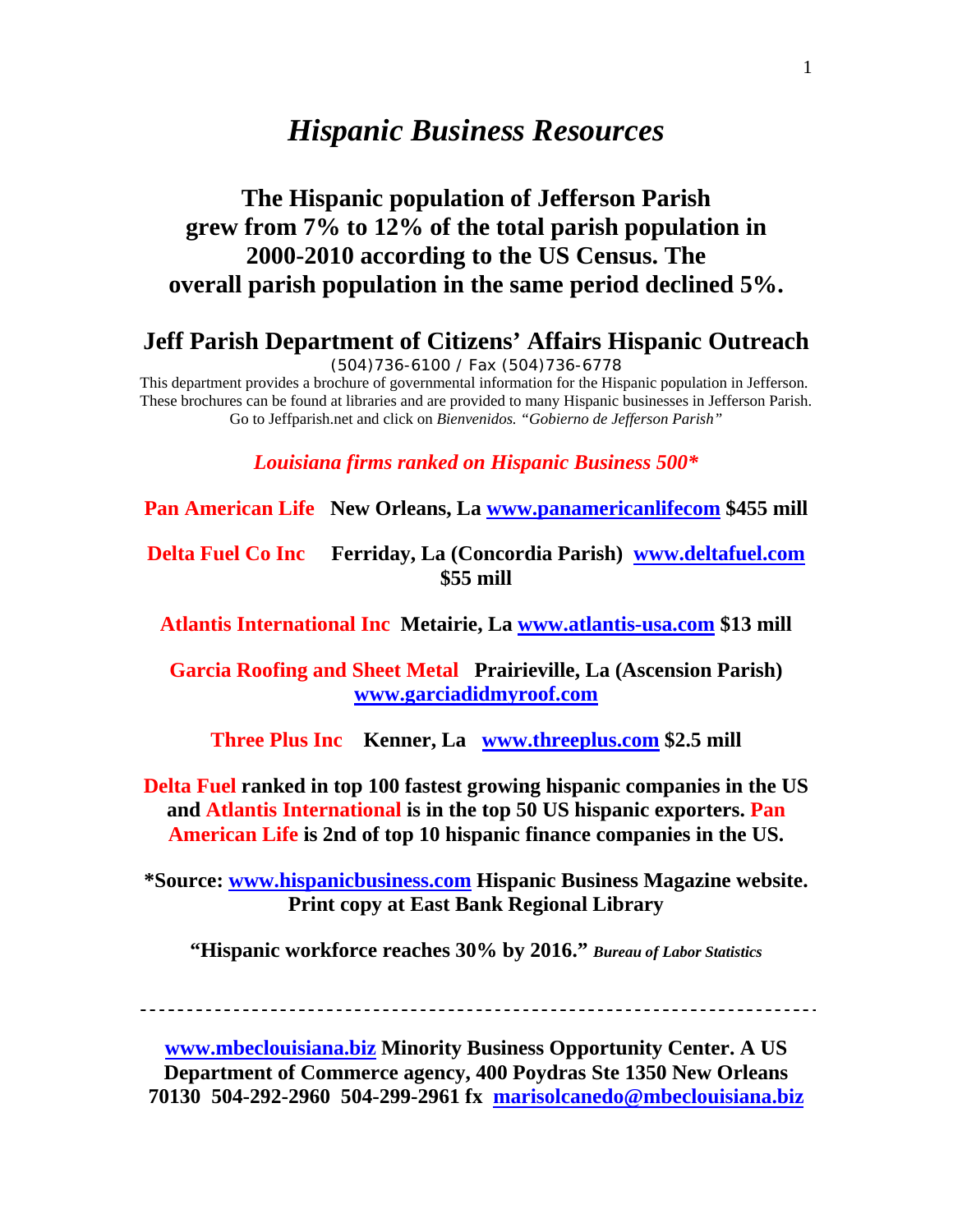**www.mbda.gov Financing and grants information. Gulf Coast federal contracting opportunities. US Dept of Commerce Agency** 

**http://www.sba.gov/espanol/ Agencia Federal para el Desarrollo de la Pequena Empresa**

**www.lded.state.la.us Louisiana Department of Economic Development. Website provides information on federal and state programs fostering economic growth. The Microenterprise Development Program assists moderate and low income citizens with business startups.** 

**www.lsbdc.org The Louisiana Small Business Development Center supports small business development. Business plan guide in Spanish @ the resources link. (Print copy in libraries) Greater New Orleans regional director Carmen Sunda csunda@lsbdc.org 3330 North Causeway Blvd. Ste 422 Metairie, La 70002 504-831-3730 FX 504-831-3735** 

**Hispanic Business Resources and Technology Center** 

**@Delgado-Jefferson 5200 Blair Drive Building 1, Room 22, Metairie, La 70001 504-324-6522 504-324-8926fx Workforce development program/Free training, ESL, etc. for US citizens, 18 and older.** 

> **Hispanic Legal Center 3814 Williams Blvd Kenner 467-7077**

**Hispanic Chamber of Commerce of Louisiana Email info@hccl.biz 504-885-4262 http://www.hccl.biz 1515 Poydras St Ste 1010 New Orleans La 70112** 

**United States Hispanic Chamber of Commerce http://www.ushcc.com**

**Congressional Hispanic Caucus Institute http://www.chci.org/ Scholarships, Fellowships, Internships etc.** 

**Hispanic Lawyers Association of New Orleans 1245 Telemachus Av New Orleans 70119 488-3722 Fx482-8525**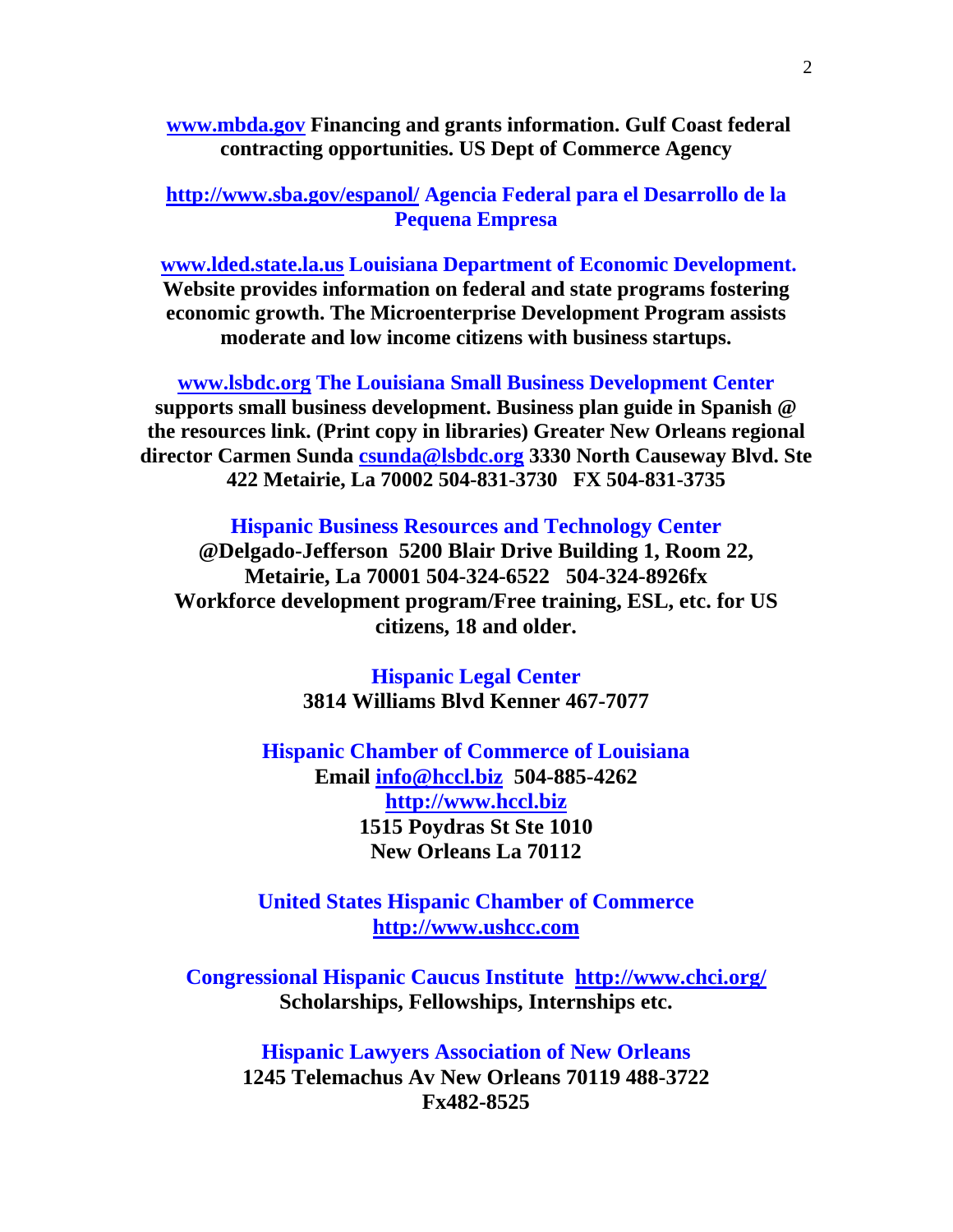#### **Hispanic National Bar Association www.hnba.com**

## **HispanicSMB.com is the premier online community for the 1.6 million Hispanic-owned small and medium sized businesses in the United States.**

**www.latpro.com Latpro is dedicated to helping Hispanic professionals find career success.** 

**www.wtcno.org/ World Trade Center New Orleans Services for international trade. 365 Canal #1120 New Orleans 70130 504-529-1601** 

## **Hispanic Resource Center City of Kenner 4312 Florida Avenue Kenner, LA 70065 504-469-2570 Director Rebecca Hasbun rhasbun@kenner.la.us**

**LULAC Liga de Ciudadanos Latinoamericanos Unidos Empleo, Bine Economico, Inmigracion, etc www.lulac.org**

**Mexican American Legal Defense and Educational Fund http://www.maldef.org/**

## **National Alliance of Latin American and Caribbean Communities**

**La Alianza Nacional de Comunidades Latino Americanas y Caribeñas (NALACC, por sus siglas en inglés) busca mejorar la calidad de vida de comunidades latinas, tanto en los Estados Unidos como en nuestros países de origen. NALACC busca el fortalecimiento de las organizaciones de migrantes, de manera que ellas puedan abogar de forma conjunta y eficaz por los cambios políticos necesarios para alcanzar condiciones de vida dignas y sustentables. www.nalacc.org**

**National Association of Latino Elected and Appointed Officials www.naleo.org Promoting the participation of latinos in the American political process.**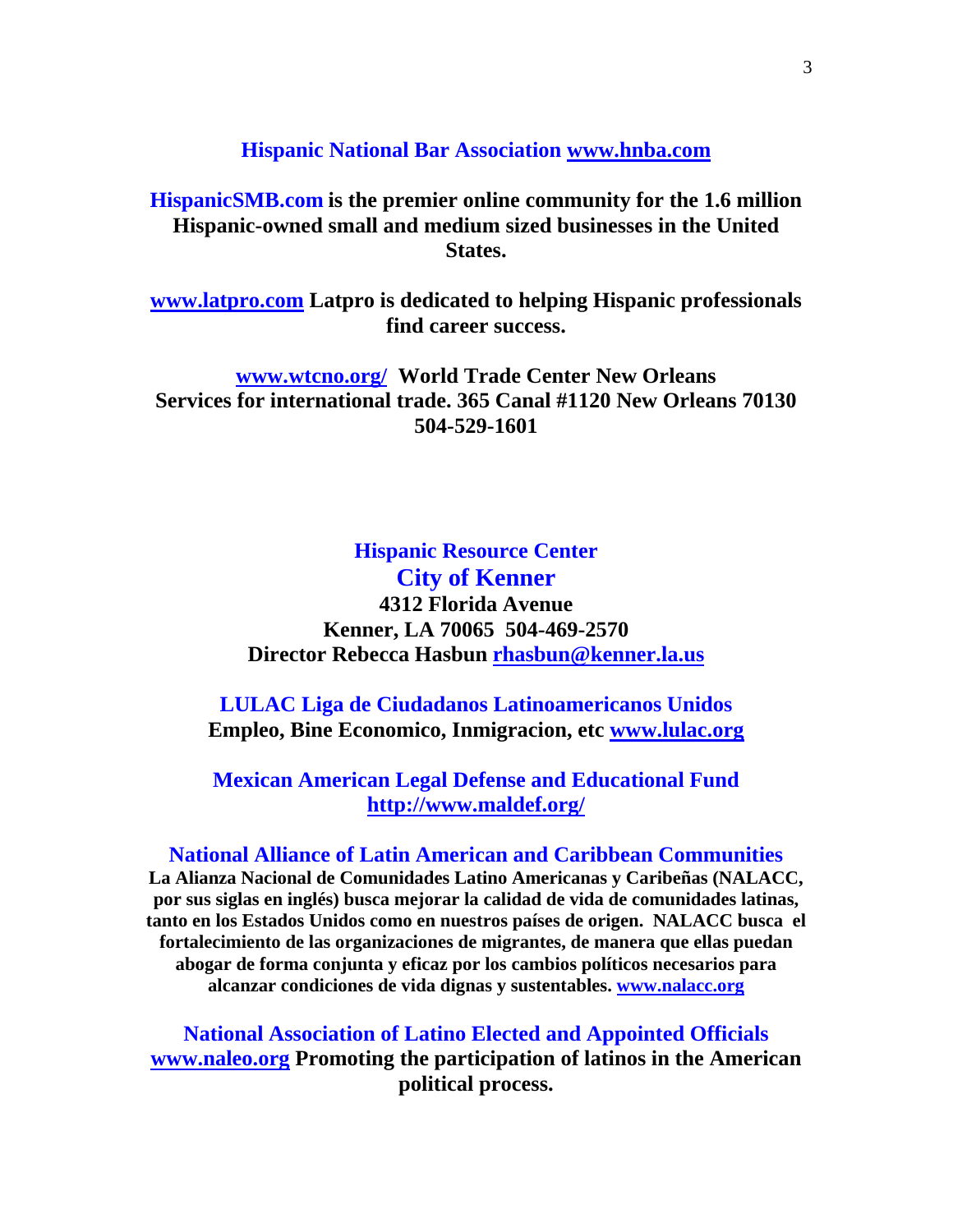**www2.csusm.edu/nirc/ National Latino Research Center Demographics, Latino research** 

 **Labor Council for Latin American Advancement http://www.lclaa.org/**

**National Latina Business Women Association http://www.nlbwa.com/**

**http://www.nclr.org/ Latino civil rights advocacy.** 

**National Latino Congress www.latinocongreso.org National Society for Hispanic Professionals www.nshp.prg**

**United States Hispanic Business Association www.ushba.org** 

**Latino Farmers' Cooperative of Louisiana http://latinofarmerscoop.org/history.html** (504) 322-3341

**Latino Forum of New Orleans http://hispanicforum.wordpress.com**

**The Latino Forum is a coalition working together that promotes the rights of latinos in the greater New Orleans area through service delivery, community education, and advocacy.** Latino Forum Meeting Schedule for 2009: Meetings are held on the  $2<sup>nd</sup>$  Friday of every month. Meeting location alternates monthly between Catholic Charities at 1000 Howard Ave, 70113, and The American Cancer Society at 2605 River Road, 70121.

> **Latinola: a resource website for greater New Orleans http://latinolanow.org/index.php**

#### **Louisiana Department of Agriculture www.ldaf.louisiana.gov**

**El Programa de Comercio Internacional tiene como objetivo primario el desarrollo de nuevos mercados y la expansión de los mercados existentes para los productos alimenticios y agroforestales de Louisiana.**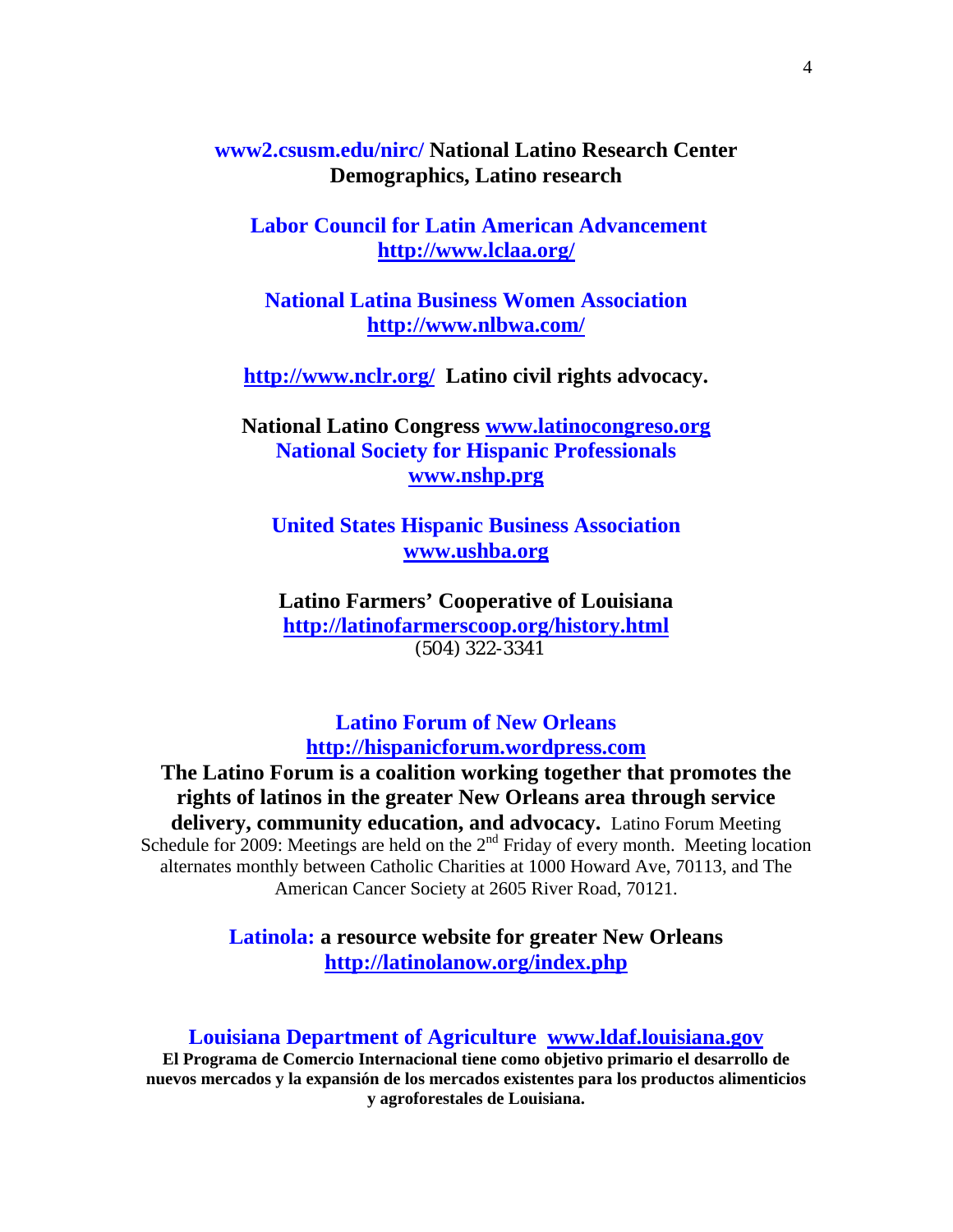## **Louisiana Hispano: guia de informacion y servicios para la comunidad Hispana y Latina de Louisiana http://louisianahispano.com**

#### **New Orleans Workers Center for Racial Justice**

**www.nowcrj.org The New Orleans Workers' Center for Racial Justice is dedicated to organizing workers across race and industry to build the power and participation of workers and communities.**

#### **New Orleans Hispanic Heritage Foundation www.nohhf.org**

**committed to preserving Hispanic culture and heritage that annually awards twenty-five private high school scholarships to area students of Hispanic descent. Annual fund drive and Azúcar Ball held in August.** 

## *Radio en Espanol*

### **KGLA 1540 AM Radio**

3521 Industry St. Harvey, LA 70058 Requests: 504/260-1540 Office: 504/799-4242 www.tropical1540.com

KGLA or *Radio Tropical Caliente* broadcasts entirely in Spanish. Latin music, news, sports, weather, sports and religious programming. KGLA was a Top 40 station prior to its flip to Spanish language programming in the 1970s. They are also New Orleans' first and oldest Spanish outlet. Awarded accolades after its prompt recovery from Hurricane Katrina, using a small gasoline-powered generator to broadcast emergency messages for those who had no other means of communications in the first few days following the storm.

#### **WFNO 830 AM Radio www.laraza830.com**

800 Poydras St. New Orleans, LA 70112 504/832-3555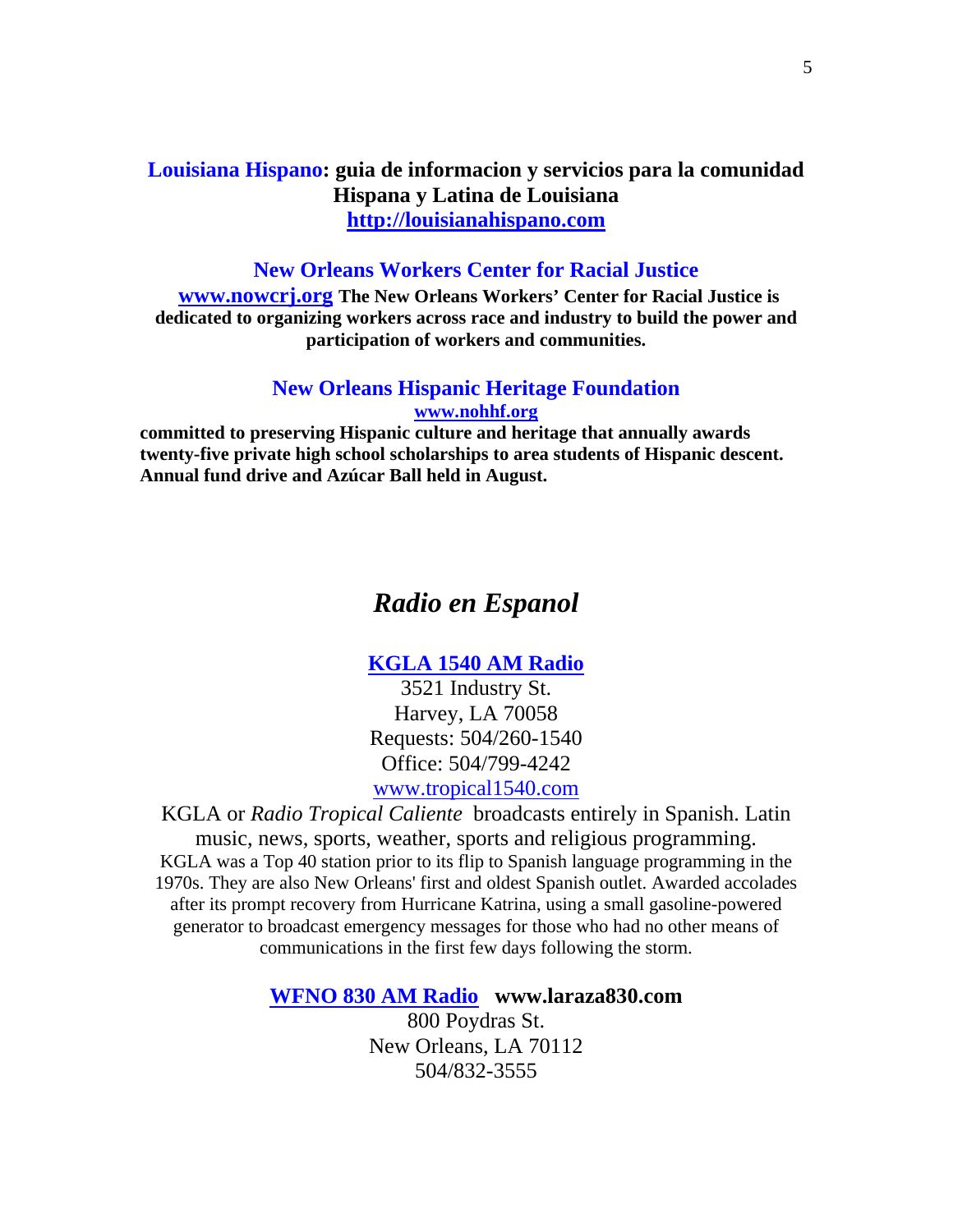WFNO broadcasts entirely in Spanish. Latin music, news, weather, sports and religious programming.

## **Tulane Stone Center Latin Americanist's Guide to New Orleans 504-865-5164 rtsclas@tulane.edu http://stonecenter.tulane.edu**

**Asociacion de Colombia 4215 S Carrollton New Orleans 70119 486-1771** 

### **Asociacion de Costa Rica PO Bx 4376 New Orleans LA 610-5141**

**Asociacion de Guatemala en Louisiana 3612 Harvard Av Metairie La 70006 888-6537** 

> **Asociación Hondureña Unificada de Luisiana 7124 Wilty St Metairie La 70003 455-2810**

**Asociacion Nicaraguense de Luisiana (ANDELA) 629 Carmenere Dr. Kenner La 70065 464-4619** 

**Asociacion Nacional Pro Personas Mayores. An advocate for elderly Hispanics, direct social services, employment, housing, health and education, SSI outreach and counseling, marketing ideas, training and technical assistance to community groups and professionals in the field of aging. Federal agency, job training for seniors. 4321 Magnolia St New Orleans La 70115 899-2707** 

### **Asociación Únete**

**801 N Broad St. New Orleans, LA 70119 504/482-5400 Unete promotes basic education and career training for low-income students in Central America and has fundraisers to give scholarships to Louisiana technical schools.** 

> **Brazilian-American Cultural Institute of New Orleans (BACI) PO Box 51707**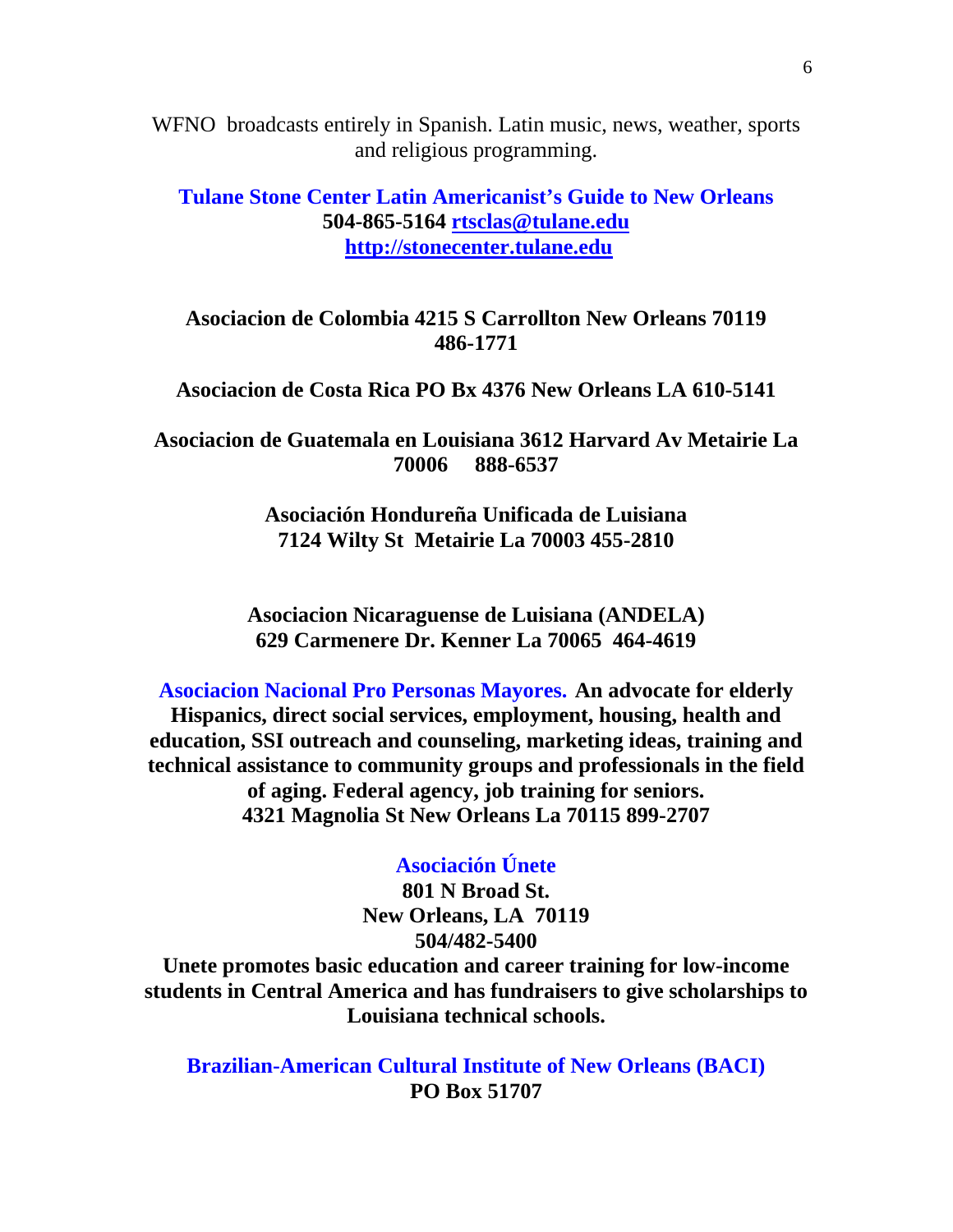**New Orleans, LA 70151 E-mail: beijo28254@aol.com Works to preserve the language and culture of Brazil by uniting likeminded Brazilians and non-Brazilians in New Orleans through food, art, music, lectures and Portuguese.** 

**Casa Argentina P O Box 13562 New Orleans 70185 455-9798** 

**Catholic Charities** 

**Servicios ofredidos por el apostolado hispano Email : apostolate@archdiocese-no.org Website: http://www.ccano.org/en\_espanol.htm Educacion, Emergencia, Immigracion, Acceso de salud, servicios pastorales, consejeria, derechos del trabajador, preparacion de impuestos, servicios de empleo…Violencia domestica servicios 504-457-3462 x 201 Recepcionista** 

**Club Cubano de Profesionales 901 E. Lexington Av. Gretna, La 70056** 

**Columbian Volunteers of New Orleans 4712 Richland Av. Metairie, La. 70003 504-455-9269 Social assistance to poor in Columbia and in New Orleans** 

**Comite de Emergencia El Salvador (CESAL) P.O. Box 212 Metairie, La. 70004 504-834-2020 Aid to El Salvador Salvadorenos Unidos de Luisiana P O Box 70011 Metairie La 70011 457-0332 Aid to Salvador Fund Raising Events** 

**Comite Hispano del Council on Alcohol and Drug Abuse Council on Alcohol and Drug Abuse for Greater New Orleans Inc Italia Castillo, Bilingual Prevention Coordinator 3520 General de Gaulle Drive, Suite 5010 New Orleans, LA 70114 504/362-4272** 

This organization provides educational programs for primary and secondary school students; parents; civic, business and church groups; and the general community.

**CubaNola Arts Collective**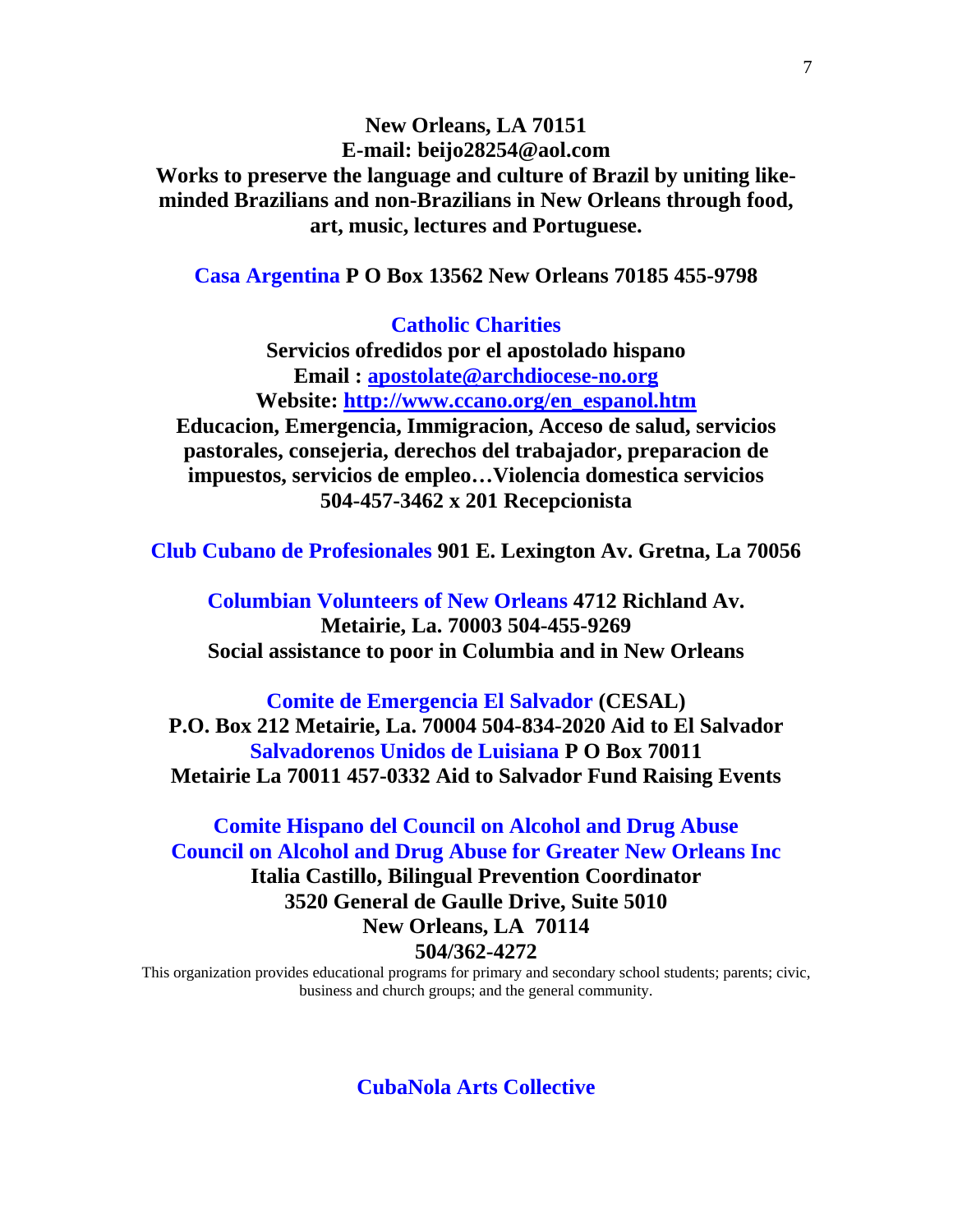## **Exploring and creating relationships between Cuba, New Orleans, Louisiana and the Caribbean http://www.cubanola.org/ info@cubanola.org**

## **Hispanic Consulates of New Orleans**

#### **Belize**

Honorary Consul of Belize Ms. Jean Benard 39 Burleigh Court North Marrero, LA 70072 504/227-0825 FAX: 504/392-3809

#### **Brazil**

Honorary Consul of Brazil Mr. David Schulingkamp 1 Canal St., Suite 1600 New Orleans, LA 70130 504/561-6206 FAX: 504/529-2611

#### **Chile**

Honorary Consul of Chile Mr. Ángel Pelayo Carreras Post Office Box 60046 New Orleans, LA 70160 504/528-3364 FAX: 504/528-3487 **Dominican Republic** Consul General of the Dominican Republic Mr. Joaquin Balaguar 2 Canal Street, Suite 2100 New Orleans, LA 70130 504/522-1843 FAX: 504/522-1007 **Ecuador**  365 Canal St New Orleans 523-6060 **El Salvador** Honorary Consul Dr. Patricia Elena Molina 504/568-6187 FAX: 504/831-7404 **Honduras** Consul General of Honduras Ms. Ena Liliana Casto Rice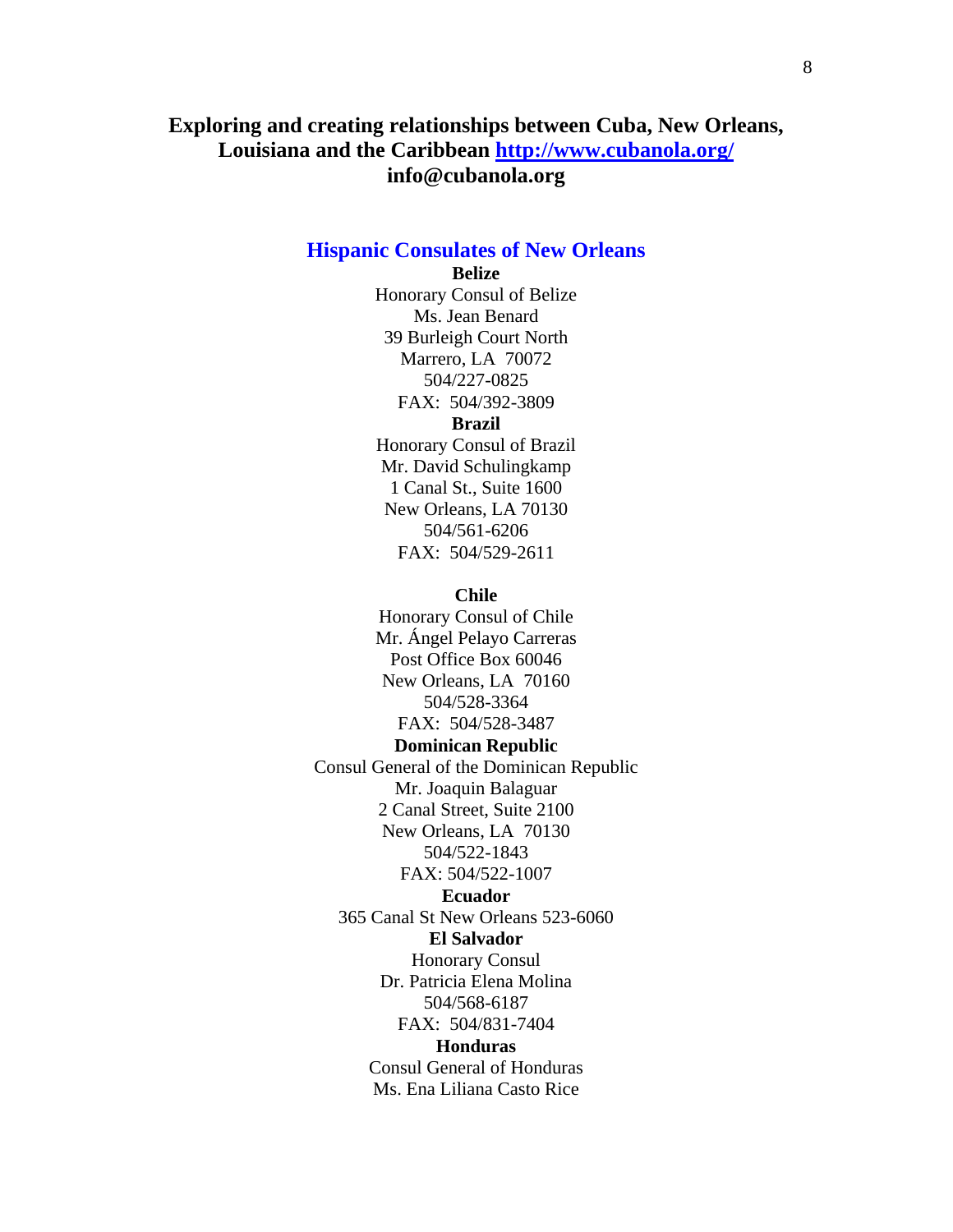2 Canal Street, Suite 2340 New Orleans, LA 70130 504/522-3118 FAX: 504/523-0544 **Mexico** Consul General of Mexico 901 Convention Center Blvd. New Orleans 528-3722 **Nicaragua** Honorary Consul Mr. Carols Sampson 9449 Briar Forest Dr., Unit 5701 Houston, TX 77063 713/875-2289 FAX: 713/315-2445 **Panama** Consul General of Panama Mr. Eric A. Rodriguez 2 Canal Street, Suite 2424 New Orleans, LA 70130 504/525-3459 FAX: 504/524-8960 **Peru** Honorary Consul of Peru Ms. María O'Byrne Stephenson 2 Canal Street, Suite 2308 New Orleans, LA 70130 504/523-6496 FAX: 504/525-2846 **Uruguay** Honorary Consul of Uruguay 1105 Andrews Av, Metairie, LA 831-6806 525-8354 **Venezuela** Consul General of Venezuela 400 Poydras New Orleans 524-6700

# *Tienda Hispana*

**Brazilian Market 2424 Williams Blvd Kennner 468-3533 El Caracol 2012 Manhattan Blvd. Harvey 70058 324-6506 El Ceiveno Grocery 3200 Severn Av Metairie 457-3223 Jalisco's Supermarket 3511 Ames Blvd. Marrero 70072 340-5253 2139 Stumpf Blvd 70056 376-8888 368-3332 2003 Williams Blvd. Kenner 70062 461-9844**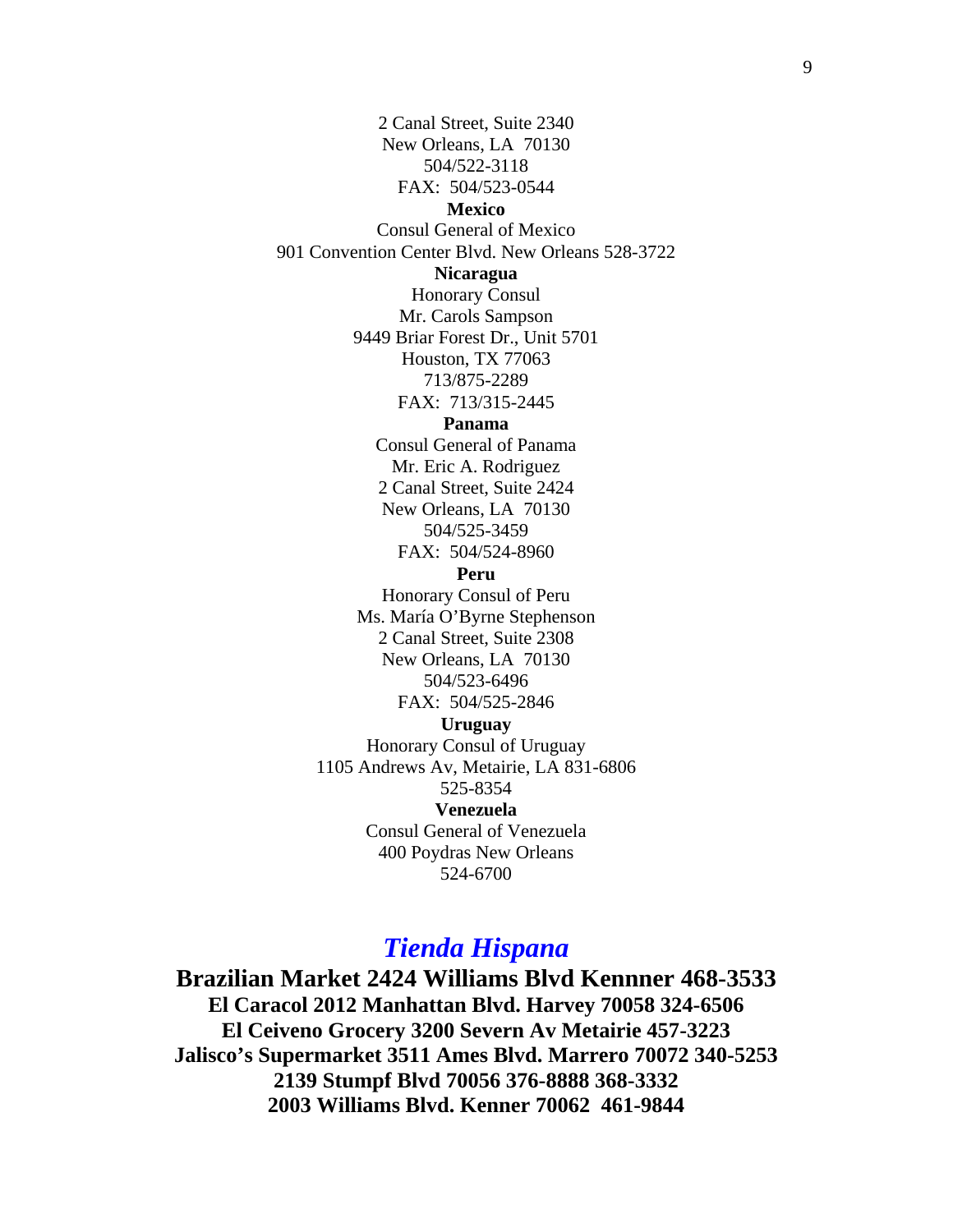**La Estrella 837 Barataria Blvd 348-2944 La Placita 700 Terry Parkway Gretna 70056 394-8909 La Union Supermarkets 1933 Stumpf Blvd. Terrytown 70056 366-3604 2105 W. Esplanade Kenner 70065 469-1861** 

### **Iglesias**

**Brazilian Assembly of God 523 W Esplanade Metairie 287-4924** 

**Church of God Milagro 2546 St Louis New Orleans 367-8201** 

**Communidad Cristiana International 965 Oak Av Harahan 738-7782** 

**Cristo Rey 535 Deerfield Rd. Gretna 70056 361-1500** 

**First Spanish American Baptist Church 1820 Sophie Wright Pl New Orleans 525-2004** 

**Iglesia Cristiana Pentecostal 8033 Chef Menteur Hwy 240-6851** 

**Iglesia Amor Viviente 4201 Airline Dr Metairie 836-2907** 

**Iglesia Baptista Hispanica 2110 Bruin Dr. Kenner 443-2334** 

**Iglesia Christiana Pentacostal 10121 Old Gentilly Rd 240-6851** 

**Iglesia de Dios Getsemani 123 N Lester Av Metairie 739-9988** 

**Iglesia San Jeronimo 2402 33rd St Kenner 70065** 

**Immaculada Concepcion of Marrero 4401 7th St Marrero 70072 341-9516** 

**Marantial de Vida 2500 Transcontinental Av Metairie 885-9971** 

**Mensaje P O Box 70065 283-0659** 

**Metairie Spanish 7th Day Adventist 601 Maryland Av Metairie 469-9343**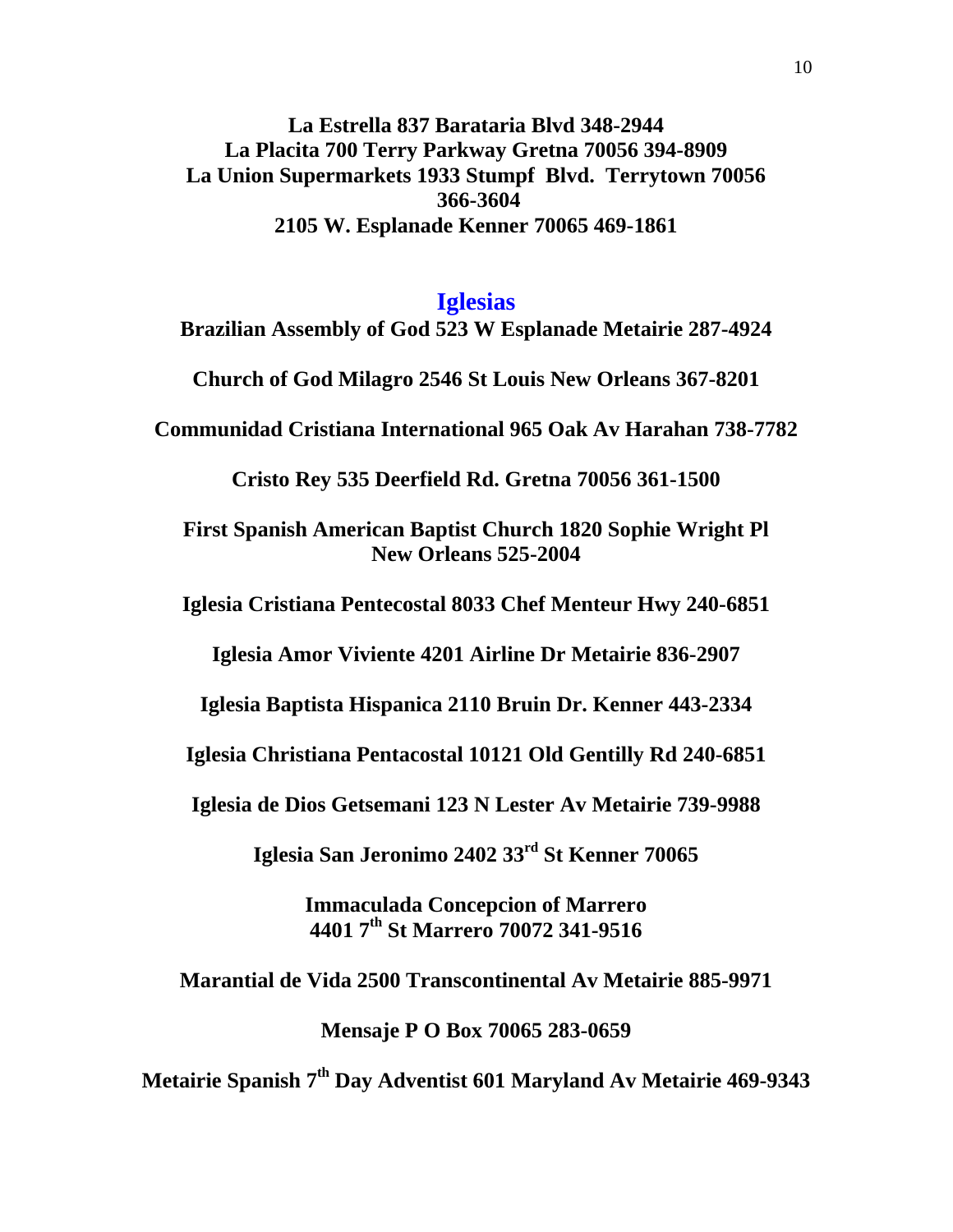## **Our Lady of Guadalupe Chapel St Jude Shrine 411 North Rampart 525-1551**

**Rio Vista Baptist Church 3800 Jefferson Hwy, Jefferson 833-3974** 

**Santa Teresa de Avila 2701 Lawrence St Algiers 70114 525-4226** 

**Verbo of New Orleans www.neworleansverbo.org 2601 4th Ave. Kenner 466-0095** 

**Victory Life Spanish Congregation 2545 Florida Ave. Kenner 464-9349** 

## **Print resources at Jefferson Parish Libraries**

**SP 333.33 RUA Bienes raices:** 

**SP 333.3383 LAN Como comprar o vender tu casa: evite cometer errors in la transaccion EBR NKL WBR** 

**SP 346.7304 WAR Guia essencial para los contratos de arrendamiento de bienes raices: EBR WBR NKL MET WEST** 

**SP 342.7308 UNI Bienvenidos a los Estados Unidos EBR** 

## **SP 342.7308 SCH Visas, visas, visas: sesenta maneral (legales) de inmigrar a EE.UU. EBR WBR**

**SP 342.73082 MER Conozca las leyes de inmigración: EBR WBR** 

**SP 346.73 WAR Como iniciar su proprio negocio EBR NKL WBR**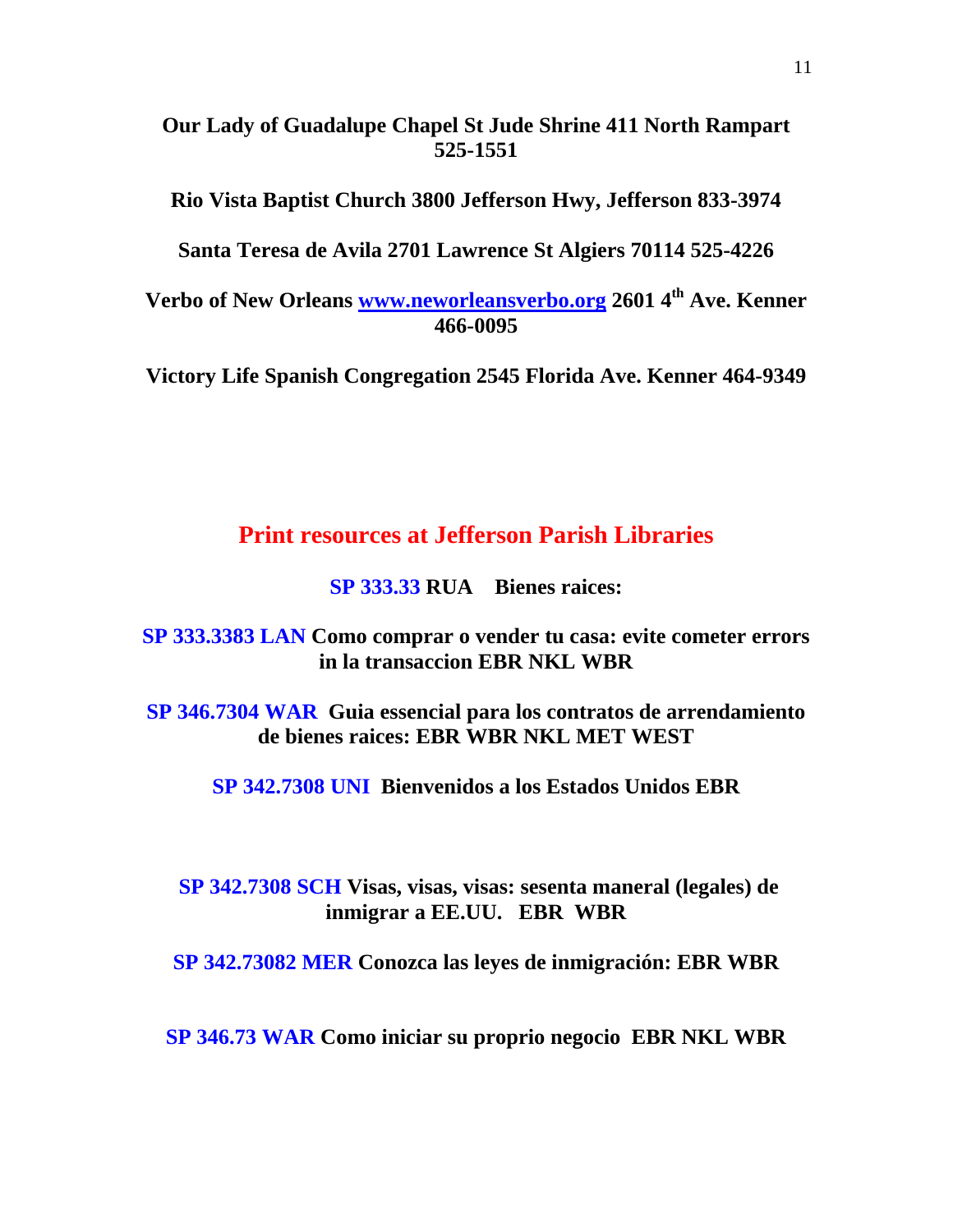**SP 346.7304 WAR Guia esencial para los contratos de arrendamiento de bienes raices, con CD WES EBR REF** 

**SP 349.73 ARA La ley y sus derechos legales: un conciso sumario bilingüe WBR** 

**SP 428.2 CUR Curso completo ingles para latinos… EBR NKL TER**

**R 463/21 OXF Oxford Business Spanish Dictionary EBR CIRC EBR REF WBR NKL** 

 **R 650.03 KAP Wiley's English Spanish Dictionary EBR NKL WBR** 

**R 650.03 BUS Business Spanish Dictionary EBR WBR** 

**R 650.03 SOF Spanish Business Dictionary EBR** 

**SP 650.1 VAR Como triunfar en el trabajo: EBR** 

**SP 650.14 DAB Como conseguir trabajo en los Estados Unidos: EBR MET WES** 

**SP 650.14 FAR La Busqueda rapida de trabajo: TER** 

**SP 650.14 PAL Trucos para encontrar trabajo NKL EBR** 

**SP 650.142 SEI Como escribir un curriculum vitae en ingles que tenga éxito: EBR** 

**SP 657.4 SUT Canarios empresariales:** 

**SP 658.15244 BAN Cash flow: mas que un problema contable EBR** 

**SP 658.4 ETK Gestion de la complejidad en las organizaciones: EBR** 

**SP 658.4 WIN Organizase para alcanazar el éxito: NKL** 

**SP 658.40124 BAN El Plan de negocios: EBR**